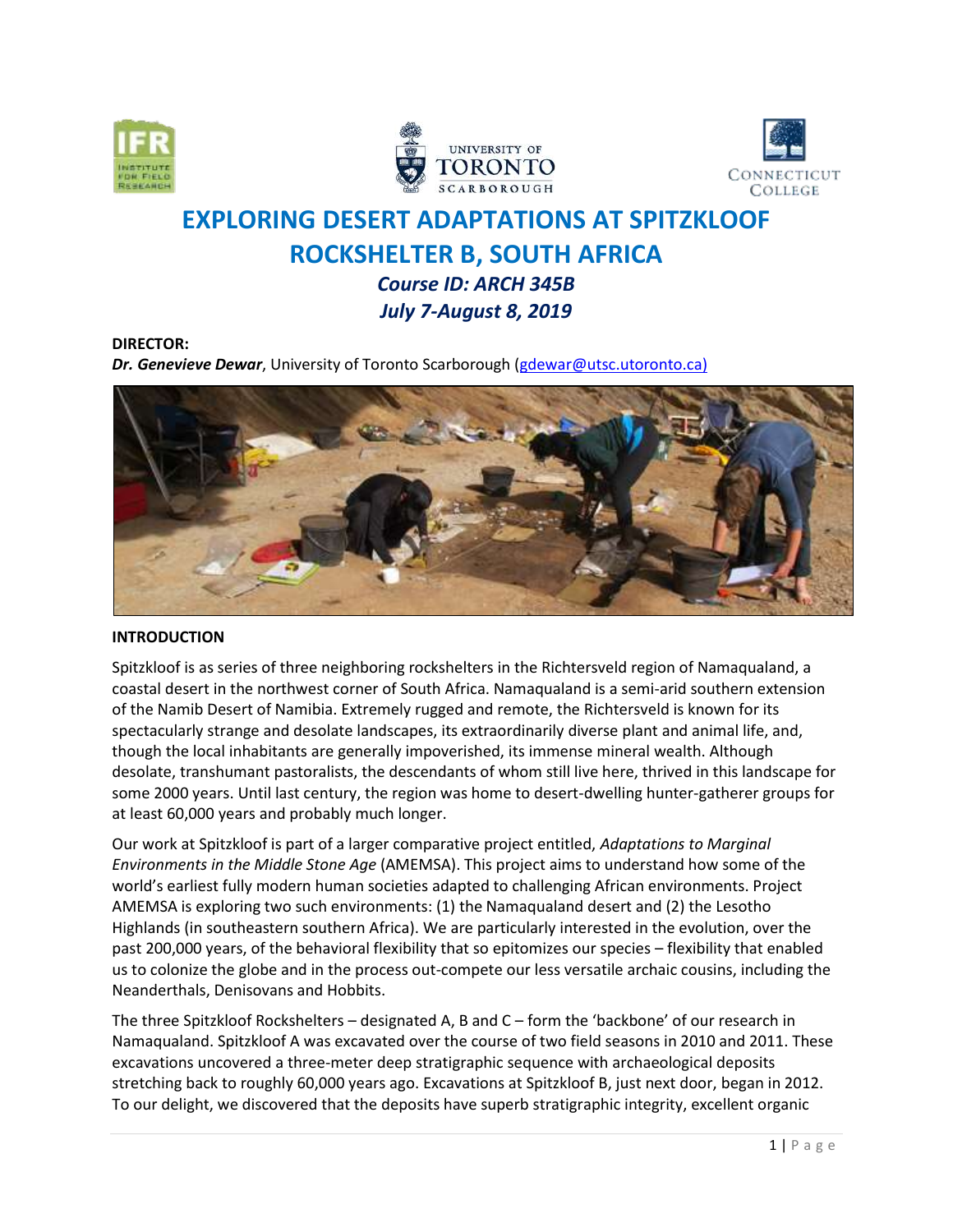preservation, and extremely rich cultural remains. Based on this and the shape of the shelter floor, we are anticipating a deep, well-stratified Holocene and later Pleistocene sequence. The finely bedded stratigraphy, high artifact densities, and rigorous excavation methods necessitated a slow pace of excavation from 2013 to 2017, resulting in the removal of  $\sim$ 1 m of deposit by end of the 2017 season.

The goal of the 2019 field season is to continue excavating Spitzkloof B, and to conduct archaeological and geomorphological surveys in the surrounding area. We will begin excavating in layers dating to 45,000 years ago with the aim to study how people lived in the desert during a period of environmental flux. We expect to find Middle Stone Age artefacts (blades and points) as well as animal remains. The goal of our survey will be to look for open sites with artefacts that are also present in the rockshelter and to find raw material sources near the site. Together the data will help us pull together a regional model of how people used this desert landscape in the past.

# **ACADEMIC CREDIT UNITS & TRANSCRIPTS**

**Credit Units**: Attending students will be awarded 8 semester credit units (equivalent to 12 quarter credit units) through our academic partner, Connecticut College. Connecticut College is a private, highly ranked liberal arts institution with a deep commitment to undergraduate education. Students will receive a letter grade for attending this field school (see grading assessment and matrix). This field school provides a minimum of 160 direct instructional hours. Students are encouraged to discuss the transferability of credit units with faculty and registrars at their home institution prior to attending this field school.

**Transcripts**: An official copy of transcripts will be mailed to the permanent address listed by students on their online application. One more transcript may be sent to the student home institution at no cost. Additional transcripts may be ordered at any time through the National Student Clearinghouse: [http://bit.ly/2hvurkl.](http://bit.ly/2hvurkl)

# **COURSE OBJECTIVES**

The objectives of this field school are to educate, engage and empower students through archaeological fieldwork. After receiving a firm, lecture-based background in southern African prehistory, the environment and culture of Namaqualand, and archaeological method and theory, students will put this knowledge into practice at the ancient Spitzkloof Rockshelters in South Africa's rugged Richtersveld. In the process, students will receive training in archaeological excavation techniques and survey methods. Students will be engaged with the prehistoric archaeological record through rockshelter excavation and landscape survey, and with the directors, TA's and their peers through the very nature of living together in a camping environment. Finally, the experience of working together towards generating high-quality archaeological data will empower students to be confident in future studies and improve life skills.

Specifically, students will participate in the following research activities:

**Excavation** - Students will learn to excavate the rockshelter sediments by working closely alongside the directors and TA's. Students will have the opportunity to work on various archaeological units to gain broad experience dealing with different issues that can arise when conducting single context recording. Students will also have a chance to use the total station to piece-plot *in situ* artifacts >2.5 cm.

**Survey –** When high valley winds prevent us from excavating carefully, which happens frequently, we will conduct foot surveys of the immediate surroundings to identify open-air occupation sites, lithic scatters, raw material outcrops and other geomorphological features of interest.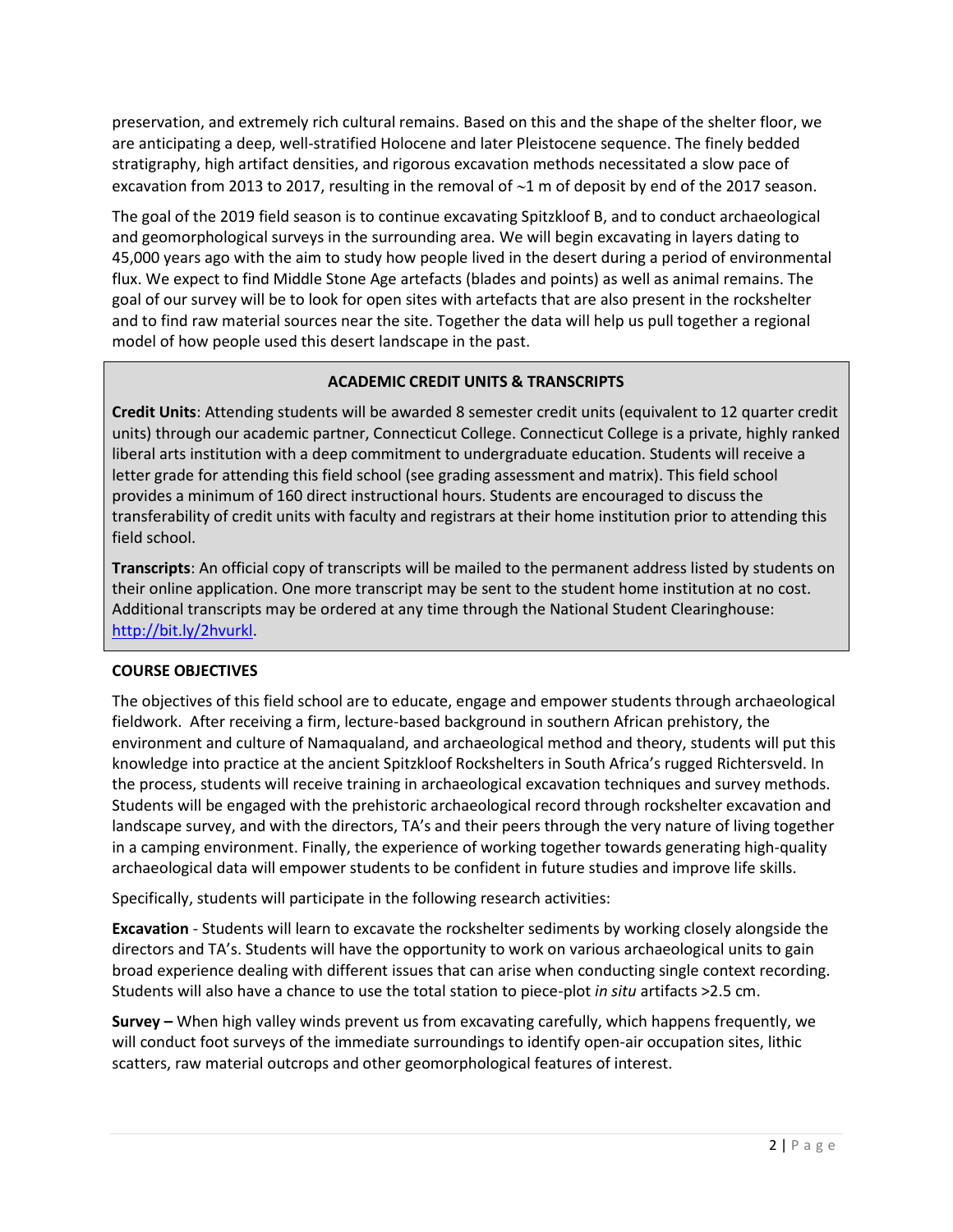**Drawing and note taking** – Every student will be responsible for completing detailed electronic context sheets as they excavate, including sediment, feature and artifact descriptions, and profiles and plan views illustrations of the excavation unit. This will all be verified by one of the directors.

**Photography** – Students will have a chance to assist with the photography of all contexts as well as artifacts of importance.

**Post excavation** – Students will learn about the various artifact types by spending time sorting through the sieved material. This will familiarize the students with the artifact classes as well as laboratory techniques.

Students will fly to Cape Town for two days of lectures and a trip to the museum. From there, we will transport everyone to Spitzkloof where we will engage in the hands-on aspect of the field school. Students will learn dynamically by working on the excavation of the site, conducting survey in the surrounding landscape and organizing the resulting material.

There will be scientific specialists who join us and if students have an interest in their work, you will be able to assist them in collecting samples, such as paleobotany and micromorphology. We will also be conducting field analysis of the faunal material during which students will learn about zooarchaeology. Friday mornings are left open for implementing field experiments or collecting reference materials, and Friday afternoons are completely free. The team's specialties include lithic analysis, zooarchaeology, GIS, and palaeo-environmental reconstruction through the use of pollen, phytoliths and sediment analysis.

## **DISCLAIMER – PLEASE READ CAREFULLY**

Our primary concern is with education. Traveling and conducting field research involve risk. Students interested in participating in IFR programs must weigh whether the potential risk is worth the value of education provided. While risk is inherent in everything we do, we do not take risk lightly. The IFR engages in intensive review of each field school location prior to approval. Once a program is accepted, the IFR reviews each program annually to make sure it complies with all our standards and policies, including student safety.

We do our best to follow schedule and activities as outlined in this syllabus. Yet local permitting agencies, political, environmental, personal, or weather conditions may force changes. This syllabus, therefore, is only a general commitment. Students should allow flexibility and adaptability as research work is frequently subject to change.

Archaeological field work involves physical work in the outdoors. You should be aware that conditions in the field are different than those you experience in your home, dorms or college town. This program operates in a desert environment in South Africa where snakes and scorpions have been observed. While it will be winter, the temperatures during the day can reach up to 80<sup>°</sup>F and at night the temperature may drop close to freezing. Humidity is relatively low, but flying insects such as mosquitoes, bees and flies may be close to the excavation area. In order to be protected from sunburn and/or insects please bring a hat, sunscreen, sunglasses and insect repellent.

If you have medical concerns, please discuss them with your doctor. All other concerns may be discussed with project director – as appropriate.

#### **PREREQUISITES**

None. This is hands-on, experiential learning and students will study on-site how to conduct archaeological research. Archaeology involves physical work and exposure to the elements and thus, requires a measure of acceptance that this will not be the typical university learning environment. You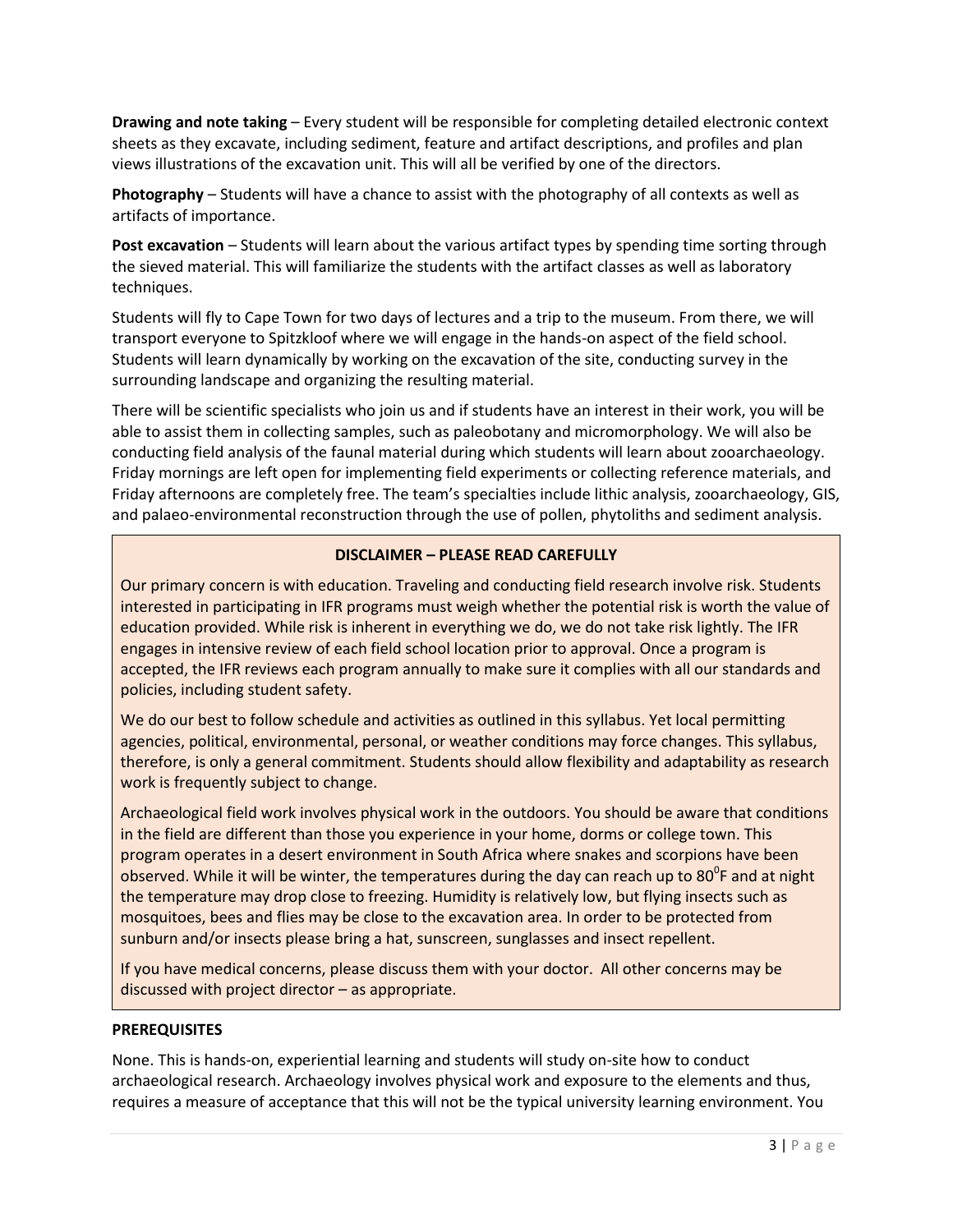will get sweaty, tired, occasionally cold, and you will have to work and live in the outdoors. Students are required to come equipped with sufficient excitement and adequate understanding that the archaeological endeavor requires real, hard work – in the sun, on your feet, and with your trowel.

### **GRADING MATRIX**

- **60%: Participation** Being actively involved in the excavation of the site, lab work and survey.
- **20%: Field notebook** You will keep a daily journal of your excavation progress, thoughts and discoveries.
- **20%: Short assignment** At the end of the field season you will submit a short essay on the progress of the excavation, discoveries that were made and how they contribute to the interpretation of the site and cultures who deposited it.

#### **TRAVEL & MEETING POINT**

Hold purchasing your airline ticket until six (6) weeks prior to departure date. Natural disasters, political changes, weather conditions and a range of other factors may require the cancelation of a field school. The IFR typically takes a close look at local conditions 6-7 weeks prior to program beginning and make Go/No Go decisions by then. This time frame still allows the purchase of discounted airline tickets while protecting students from potential loss of airline ticket costs if we decide to cancel a program.

All students will be met at the Cape Town International Airport (CPT) on July  $7<sup>th</sup>$ , 2019. Classes will begin at 9:00am on July 8<sup>th</sup> and we shall meet at the foyer of 'The Back Pack' hotel [\(http://backpackers.co.za/\)](http://backpackers.co.za/).

We will spend two days in Cape Town, leaving for Spitzkloof on the morning of July  $10^{\text{th}}$ . At the conclusion of the field season, we will return to Cape Town on the evening of August  $7^{\text{th}}$ . Students may depart Cape Town beginning the following day – August  $8^{th}$ .

If your flight is delayed or you miss your connection, please call/text/email immediately to the project directors. The project local cell phone numbers will be provided to enrolled students.

# **VISA REQUIREMENTS**

A valid passport for at least six months is required to enter and depart South Africa. US Citizens do not require visas for stays of up to 90 days. Travelers are also urged to carry proof of their return ticket (e.g. a print out of their fight itinerary) when entering South Africa. Border officials at the airports frequently request to see such document. South African law requires travelers to have one totally blank (unstamped) visa page in their passport in order to enter the country. In practice, however, travelers often need to have more than one blank page. There have been numerous instances in which South African immigration officers required travelers to have two fully blank pages. Travelers without the requisite blank visa pages in their passports may be refused entry into South Africa, fined, and returned to their point of origin at their own expense.

Citizens of other countries are asked to check the South Africa Embassy website page at their home country for specific visa requirement.

# **ACCOMMODATIONS**

**Cape Town –** In Cape Town, students will stay at 'The Back Pack' [\(http://backpackers.co.za/\)](http://backpackers.co.za/) situated in the heart of the city. The Backpack has an airport shuttle that will collect you directly from Cape Town International Airport. The Backpack is an approximately 20 minute drive from the airport. We will stay at the same venue on the night that we return to Cape Town from the site (Aug 7<sup>th</sup>).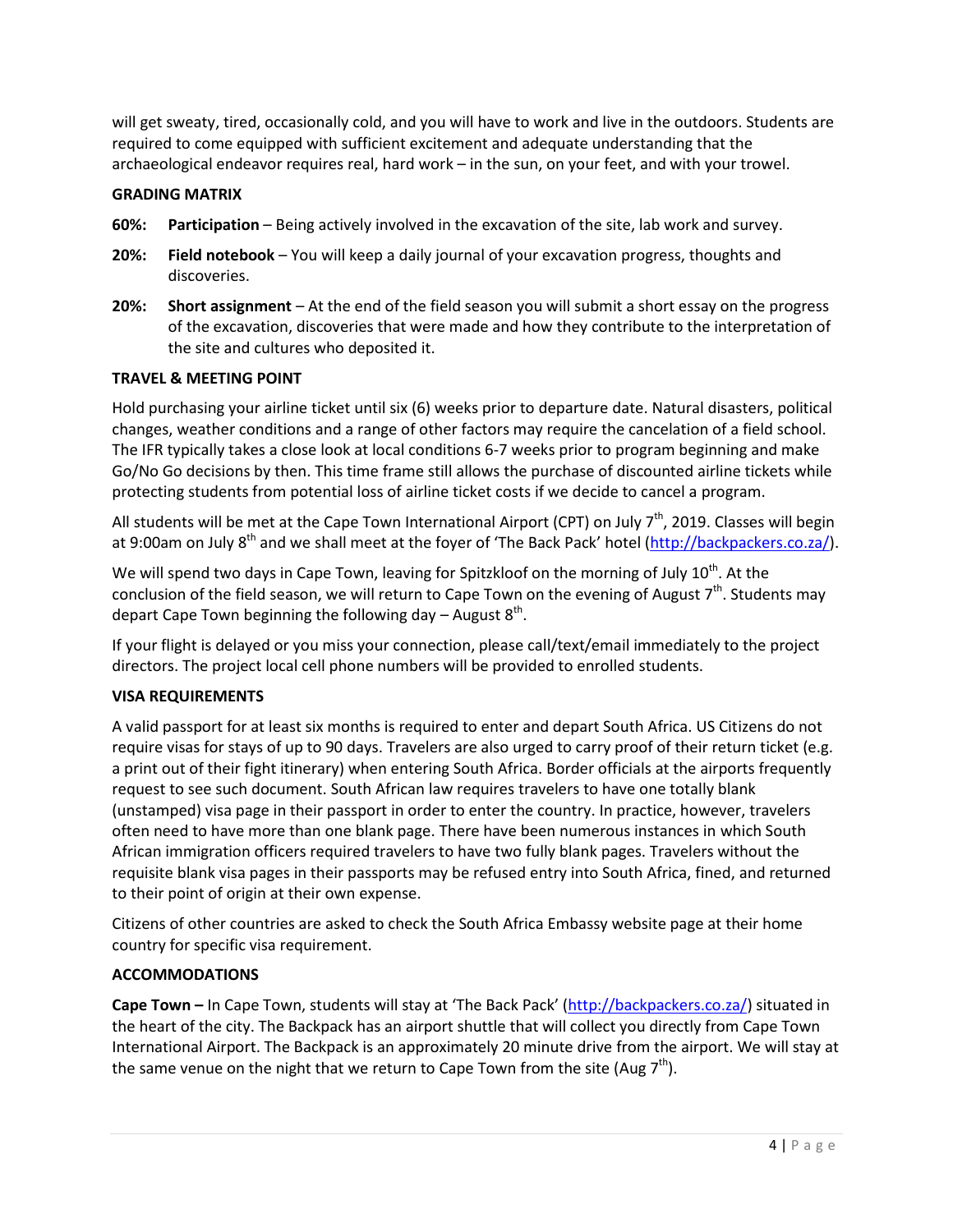**Spitzkloof –** On site, where the majority of the field school will take place, we will be camping. You will be required to bring your own tent, sleeping bag, air mattress etc. You will receive an information package before we leave detailing the equipment for which you will be responsible.

We bring all food and water for drinking/washing into the field. This is a rugged, isolated desert environment with absolutely no supermarkets or stores in the immediate area; the closest supermarket is a 1.5 hour drive away over rough terrain. We thus cook our own meals in the field. We take turns cooking and doing the washing up, allowing budding chefs an opportunity to wow us all. We have also built our own rock-and-sand pizza oven at the site (it works!) that we use on Sunday evenings. We eat very well with typical meals consisting of risotto, pasta, curry, pizza and even calzones. As we do not have a fridge, most meals are vegetarian with the exception of tinned tuna and dried meat (jerky, known locally as *biltong*). We do, however, have the occasional barbeque (meat and/or fish) on days we return from town with fresh produce and water (approximately once per week). Those who enjoy milk in their coffee/tea will also be happy to know we do have long life milk in camp. We can accommodate vegetarians, people with lactose intolerance, or who require Halal or Kosher food.

Toilet and shower facilities are very basic but functional. Our toilets are frequently renewed, open-air (but secluded) long-drops. We wash using solar showers to heat water, which everyone should bring. There is enough water for everyone to wash at the end of every workday.

### **EQUIPMENT LIST**

- Tent (preferably four, but by all means three-season)
- Sub-zero sleeping bag (it must below able to handle temperatures below 0°C – I recommend -7 or -10°C).
- Camping mat (preferably thermarest type inflatable mat  $-$  keeps the chill out  $-$  this is essential)
- Small pillow
- Solar shower
- Hiking boots
- Soft bottomed shoes (i.e. trainers/sneakers)
- Headlamp and/or torch/flashlight
- Plenty of back-up batteries for any electronics (esp. headlamps)
- Work clothes
- Warm and cold weather clothing, including clean evening wear (i.e. non-working clothes) and sleeping wear
- Toiletries including sunscreen, lip balm, soap, shampoo and moisturizing cream
- Hat (both sun and warm) and sunglasses
- Raingear
- A small backpack (for hiking)
- Water bottle/canteen
- Camera (if you want!)
- Work gloves for digging
- Bathing suit
- Any prescription medicines
- A towel!

#### **COURSE SCHEDULE**

All IFR field schools begin with safety orientation. This orientation includes proper behavior at the field area, proper clothing, local cultural sensitivities and sensibilities, potential fauna and flora hazards, review of IFR harassment and discrimination policies, and review of the student Code of Conduct.

#### **Week 1 (July 8-14)**

| Monday  | Morning: Lecture – Intro to southern African archaeology I<br>Afternoon: Lecture – Intro to southern African archaeology II<br>Afternoon: Visit the Iziko South African Museum<br>Readings: Mitchell 2002, Chapters 1-5 |
|---------|-------------------------------------------------------------------------------------------------------------------------------------------------------------------------------------------------------------------------|
| Tuesday | Morning: Lecture – The Middle Stone Age southern Africa                                                                                                                                                                 |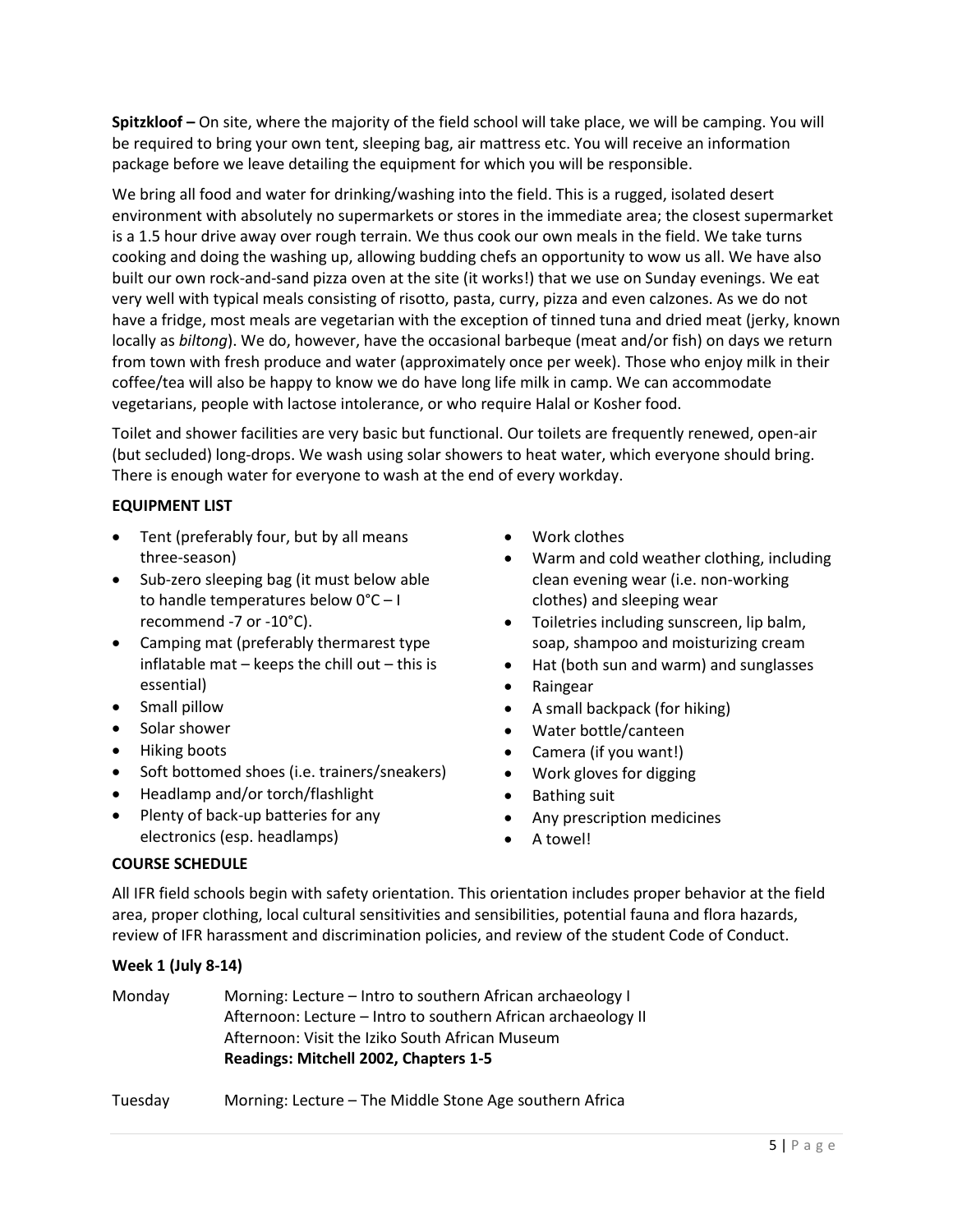|           | Afternoon: Lecture – Later Stone Age southern Africa<br>Afternoon: Visit the Cape Castle<br>Readings: Mitchell 2002, Chapters 6-10                                                                                                                                                          |  |
|-----------|---------------------------------------------------------------------------------------------------------------------------------------------------------------------------------------------------------------------------------------------------------------------------------------------|--|
| Wednesday | All day: Drive to Spitzkloof                                                                                                                                                                                                                                                                |  |
| Thursday  | Morning: Lecture – Introduction to Project AMEMSA<br>Afternoon: Lecture – Namaqualand: environment, history and culture<br>Readings: Cowling et al. 1999, Chase & Meadows 2007, Desmet 2007, Odendaal &<br>Suich 2007, Hoffman et al. 2007, Webley 2007, Dewar & Stewart 2012, 2016a, 2016b |  |
| Friday    | All day: Construct camp at Spitzkloof, directors to Port Nolloth for supplies                                                                                                                                                                                                               |  |
| Saturday  | Morning: Organize camp<br>Afternoon: Remove backfill from archaeological trench                                                                                                                                                                                                             |  |
| Sunday    | Morning: Clean trench in preparation for excavation<br>Afternoon: Student training – principles of excavation & 'trench etiquette'                                                                                                                                                          |  |

# **Week 2-4 (July 15-August 4th)\***

Daily Schedule with a half day on Fridays 7 am Breakfast 8 am Begin work 12 pm Lunch 1 pm Return to work 5 pm Discussion of findings of the day 7pm Dinner

\*Sunday July 21<sup>st</sup>, morning: Lecture – Life in the desert: ethnography and theory Afternoon: Lecture – Life in the desert: archaeological evidence **Readings: Yellen 1977, Wiessner 1982, Smith 2005, Veth 2005, Vogelsang et al 2010, McCall et al. 2011, Dewar & Orton 2013, Dewar & Stewart 2012, 2016a, 2016b**

# **Week 5 (August 4th - Aug 8 th )**

| Sunday    | Photographs & Drawing   |
|-----------|-------------------------|
| Monday    | Drawing & Sampling      |
| Tuesday   | <b>Backfill</b>         |
| Wednesday | Drive back to Cape Town |
| Thursday  | Fly home                |

#### **REQUIRED READINGS**

- Chase, B. M. & Meadows, M. E. (2007). Late Quaternary dynamics of southern Africa's winter-rainfall zone. *Earth-Science Reviews* 84: 103-138.
- Cowling, R.M., Esler, K.J. & Rundel, P.W. (1999). Namaqualand, South Africa: an overview of a unique winter-rainfall desert ecosystem. *Plant Ecology* 142: 3-21.
- Desmet, P.G. (2007). Namaqualand: a brief overview of the physical and floristic environment. *Journal of Arid Environments* 70: 570-587.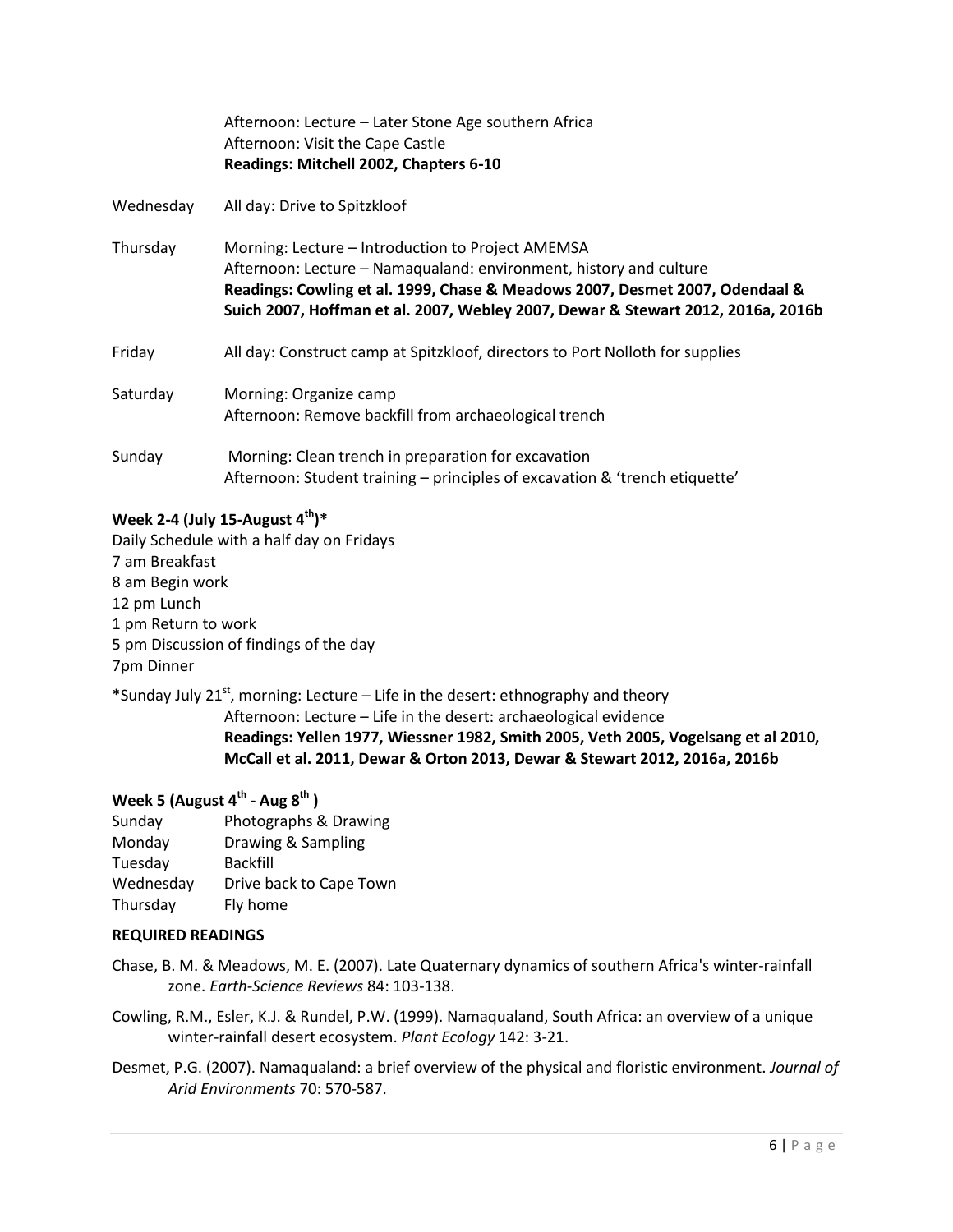- Dewar, G. & Stewart, B.A. (2012). Preliminary results of excavations at Spitzkloof Rockshelter, Richtersveld, South Africa. *Quaternary International* 270: 30-39.
- Dewar, G. & Orton, J. (2013). Subsistence, settlement, and material culture on the central Namaqualand coastline In: Jerardino, A., Braun, D. & Malan, A. (Eds.), The *Archaeology of the West Coast, South Africa*. Cambridge Monographs in African Archaeology 84, BAR 2526 109-123.
- Dewar G. & Stewart, B.A. (2016). Paleoenvironments, sea levels and land use in Namaqualand, South Africa, during MIS 6-2. In: Jones, S. and Stewart, B.A. (Eds.), *Africa from MIS 6-2: Population Dynamics and Paleoenvironments*. Springer, Dordecht.
- Dewar G. & Stewart, B.A. (2017). Early maritime desert dwellers in Namaqualand, South Africa: A Holocene perspective on Pleistocene peopling. Journal of island and coastal Archaeology. DOI: 10.1080/15564894.2016.1216476
- Hoffman, M.T., Allsopp, N. & Rohde, R.F. (2007). Sustainable land use in Namaqualand, South Africa: key issues in an interdisciplinary debate. *Journal of Arid Environments* 70: 561-569.
- McCall, G et al. (2011). Erb Tanks: a Middle and Later Stone Age Rockshelter in the Central Namib Desert, Western Namibia. 2011. *Palaeoanthropology*: 398-421
- Mitchell, P. (2002). *The Archaeology of Southern Africa*. Cambridge University Press, Cambridge.
- Odendaal, F. & Suich, H. (2007). *Richtersveld. The Land and Its People*. Struik, Cape Town
- Smith, M. (2005). Moving into the southern deserts: an archaeology of dispersal and colonization. In: Smith, M., Hesse, P. (Eds.), 23 S: *Archaeology and Environmental History of the Southern Deserts*. National Museum of Australia Canberra, Canberra.
- Stewart, B.A. et al. (2012). Afromontane foragers of the Late Pleistocene: site formation, chronology and occupational pulsing at Melikane Rockshelter, Lesotho. *Quaternary International* 270: 40-60.
- Stewart, B.A. & Dewar G. (n.d.). *Adaptations to Marginal Environments in the Middle Stone Age (Project AMEMSA): Research Design and Goals*. Unpublished report.
- Veth, P. (2005). Cycles of aridity and human mobility risk minimization among late Pleistocene foragers of the western desert, Australia. In: Veth, P., Smith, M., Hiscock, P. (Eds.), *Desert Peoples: Archaeological Perspectives*. Blackwell Publishing, Victoria.
- Vogelsang et al (2010). New excavations of Middle Stone Age deposits at Apollo 11 Rockshelter, Namibia: Stratigraphy, Archaeology, Chronology and Past Environments. *Journal of African Archaeology* 8: 185- 218.
- Webley, L.E. (2007). Archaeological evidence for pastoralist land-use and settlement in Namaqualand over the last 2000 years. *Journal of Arid Environments* 70: 629-640.
- Wiessner, P. (1982). Risk, reciprocity and social influences on !Kung San economics. In Leacock, E. & Lee, R. (Eds.), *Politics and History in Band Societies,* pp 61-84. Cambridge University Press, Cambridge.
- Yellen, J. (1977). Long term hunter-gatherer adaptation to desert environments: a biogeographical perspective. *World Archaeology* 8: 262**-**274.

#### **RECOMMENDED READINGS**

Barham, L. & Mitchell, P. (2008). *The First Africans: African Archaeology from the Earliest Toolmakers to Most Recent Foragers*. Cambridge University Press, Cambridge.